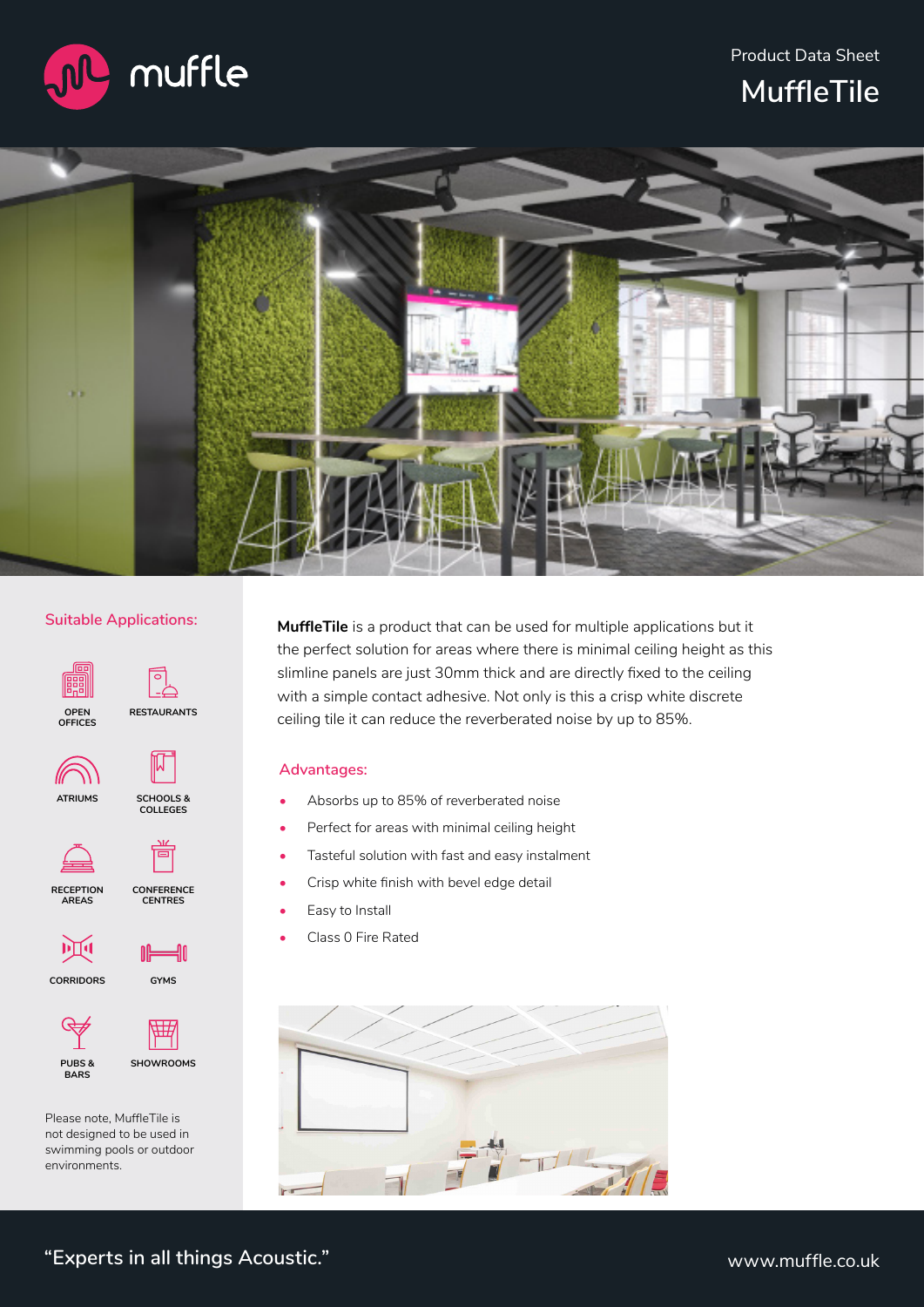

# **MuffleTile**

# **What is MuffleTile**

**MuffleTile** is used to reduce echo and reverberation to create a comfortable, acoustically correct environment.

- Class B absorber at 30mm
- No chemical fibers
- White finish with bevel edge
- Impact resistance
- No framework required for installation
- Ideal for use in schools, restaurants, anywhere where good speech intelligibility and acoustics are required

Panel Size (mm): 1200mm x 60mm x 30mm

# **Technical and Acoustic Performance**









# **Cleaning**

Light dirt marks may be removed by using a proprietary carpet spot cleaner. A small area should be tested before doing the rest of the area to ensure that the fabric is not adversely affected.



# **Density**

MuffleTile have a density of 13.33kgm-3. All volumetric mass densities are given as approximations.



#### **Fire**

MuffleTile has been tested and offers Class O fire rating BS476: Part 6.



#### **Cutting**

MuffleTile can be cut with a sharp stanley knife.

| a Practical Sound absorption coefficient |       |       |       |        |        |        |          |
|------------------------------------------|-------|-------|-------|--------|--------|--------|----------|
| Thickness                                | 125Hz | 250Hz | 500Hz | 1000Hz | 2000Hz | 4000Hz | $\alpha$ |
| 30 <sub>mm</sub>                         | 0.1   | 0.45  | 0.9   | 1.0    | 1.0    | 1.0    | 0.75     |

αω is an A weighted sound absorption coefficient calculated in accordance with BS EN ISO 11654.